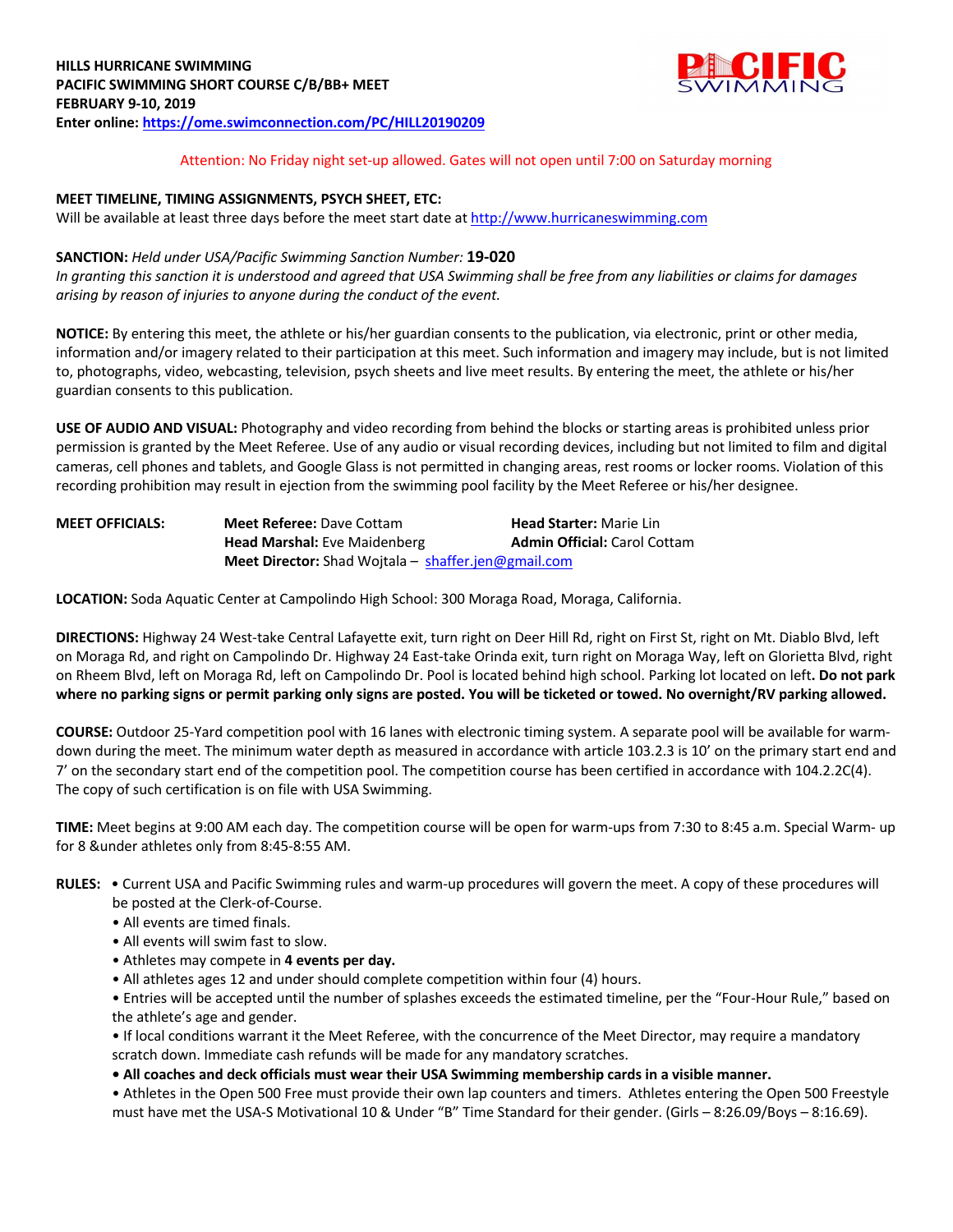**ATTENTION HIGH SCHOOL ATHLETES:** If you are a high school athlete in high school swim season, you need to be Unattached from this meet. It is the athlete's responsibility to be Unattached from this meet. You can un-attach at the meet if necessary. This does not apply to athletes swimming under the rules of the Nevada Interscholastic Activities Association (NIAA).

**UNACCOMPANIED ATHLETES**: Any USA Swimming athlete-member competing at the meet must be accompanied by a USA Swimming member-coach for the purposes of athlete supervision during warm-up, competition and warm-down. If a coach-member of the athlete's USAS Club does not attend the meet to serve in said supervisory capacity, it is the responsibility of the athlete or the athlete's legal guardian to arrange for supervision by a USA Swimming member-coach. The Meet Director or Meet Referee may assist the athlete in making arrangements for such supervision; however, it is recommended that such arrangements be made in advance of the meet by the athlete's USAS Club Member-Coach.

**RACING STARTS:** Any athlete entered in the meet must be certified by a USA Swimming member-coach as being proficient in performing a racing start or must start each race from within the water. When unaccompanied by a member-coach, it is the responsibility of the athlete or the athlete's legal guardian to ensure compliance with this requirement.

**RESTRICTIONS:** • Smoking and the use of other tobacco products is prohibited on the pool deck, in the locker rooms, in spectator seating, in standing areas and in all areas used by athletes, during the meet and during warm-up periods.

- Sale and use of alcoholic beverages is prohibited in all areas of the meet venue.
- No glass containers are allowed in the meet venue.
- No propane heater is permitted except for snack bar/meet operations.
- All shelters must be properly secured.
- Changing into or out of swimsuits other than in locker rooms or other designated areas is prohibited.

• Destructive devices, to include but not limited to, explosive devices and equipment, firearms (open or concealed), blades, knives, mace, stun guns and blunt objects are strictly prohibited in the swimming facility and its surrounding areas. If observed, the Meet Referee or his/her designee may ask that these devices be stored safely away from the public or removed from the facility. Noncompliance may result in the reporting to law enforcement authorities and ejection from the facility. Law enforcement officers are exempt per applicable laws.

• Operation of a drone or any other flying apparatus is prohibited over the venue (pools, athlete/coach area, spectator area and open ceiling locker rooms) any time athletes, coaches, official and/or spectators are present.

- Coaches, parents and siblings may not use the pools.
- **ELIGIBILITY:**  Athletes must be current members of USA Swimming and enter their name and registration number on the meet entry card as they are shown on their Registration Card. If this is not done, it may be difficult to match the athlete with the registration and times database. The meet host will check all athlete registrations against the SWIMS database and if not found to be registered, the Meet Director shall accept the registration at the meet (a \$10 surcharge will be added to the regular registration fee). Duplicate registrations will be refunded by mail.

• Athletes in the "BB+" Division must have met at least USA Swimming Motivational "BB" minimum time standard. Athletes in the "B" Division must have met at least the listed "B" minimum time standard. All entry times slower than the listed "B" time standard will be in the "C" Division. For 8&U, athletes in the "A" division must have at least the listed "A" standard.

# • **Entries with "NO TIME" will not be accepted**.

• Entry times submitted for this meet will be checked against a computer database and may be changed in accordance with Pacific Swimming Entry Time Verification Procedures.

- Disabled athletes are welcome to attend this meet and should contact the Meet Director or Meet Referee regarding and special accommodations on entry times and seeding per Pacific Swimming policy.
- Athletes 19 years of age and over may compete in the meet for time only, no awards.
- Athlete's age will be the age of the athlete on the first day of the meet.

**ZONE 2 ENTRY PRIORITY: Meet entries will not be accepted any earlier than January 5, 2019**. Entries of athletes from Zone 2 "year round" clubs in "good standing" postmarked or entered online by **11:59 p.m. on Saturday, January 12, 2019** will be given 1st priority acceptance. Entries from members of Zone 2 clubs (year-round and seasonal) postmarked or entered online **between 12:00 am on Sunday, January 13 and 11:59 pm on Saturday, January 19th** will be given 2nd priority acceptance. All entries from zone 2, all other Pacific LSC Zones and other LSC's, either postmarked, entered online, or hand delivered by the entry deadline will be considered in the order that they were received.

\*\*Note: Athletes who falsify their entry form by listing a club to which they are not legitimately associated will be rejected from the meet. Further, entry fees will not be refunded and they may be referred to Pacific Swimming Review Committee for disciplinary action.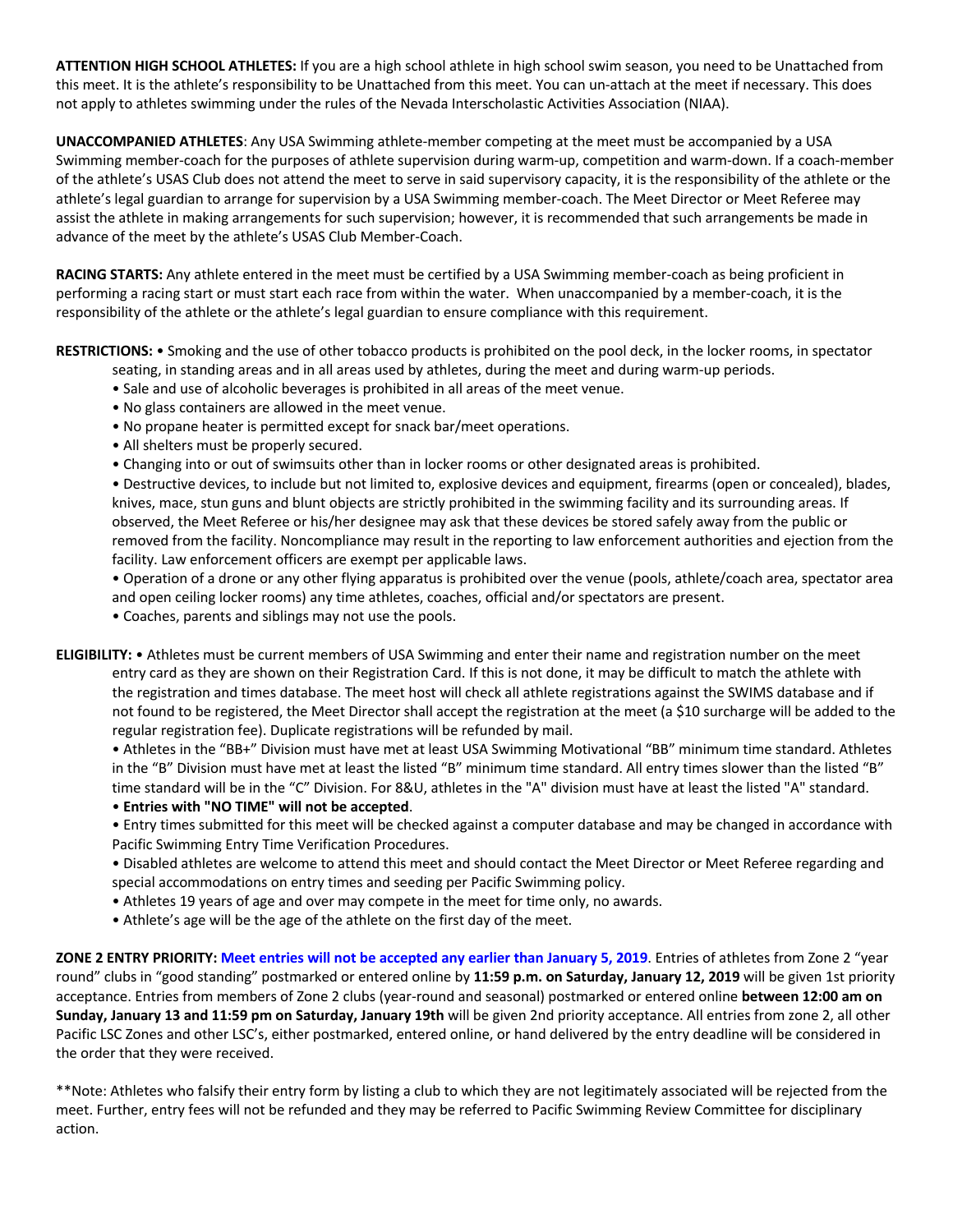**ENTRY FEES:** \$4.00 per event, \$8.00 participation fee per athlete. Entries will be rejected if payment is not sent at time of request. No refunds will be made, except mandatory scratch downs.

**ONLINE ENTRIES:** To enter online go to **https://ome.swimconnection.com/PC/HILL20190209** to receive an immediate entry confirmation. This method requires payment by credit card. Swim Connection, LLC charges a processing fee for this service, equal to \$1 per athlete plus 5% of the total Entry Fees. Please note that the processing fee is a separate fee from the Entry Fees. If you do not wish to pay the processing fee, enter the meet using a mail entry. Entering online is a convenience, is completely voluntary, and is in no way required or expected of an athlete by Pacific Swimming. **Online entries will be accepted through Wednesday, January 30, 2019**, or until the meet closes due to reaching capacity under the four-hour rule.

**MAILED OR HAND DELIVERED ENTRIES:** Entries must be on the attached consolidated entry form. Forms must be filled out completely and printed clearly with athlete's best time. Entries must be postmarked by midnight, **Monday, January 28, 2019 or hand delivered by 6:30 p.m. Wednesday January 30, 2019.** No late entries will be accepted. Requests for confirmation of receipt of entries should include a self-addressed envelope.

# **Make check payable to: Hills Hurricane Swimming Mail/Hand Deliver entries to: Hills Hurricane Swimming, 2400 Manzanita Dr, Oakland, CA 94611**

**CHECK-IN:** The meet will be deck seeded. Athletes must check-in at the Clerk-of-Course. No event shall be closed more than 30 minutes before the scheduled start of the session. Close of check-in for all individual events shall be no more than 60 minutes before the estimated time of the start of the first heat of the event. Athletes who do not check in will not be seeded and will not be allowed to compete in that event.

**SCRATCHES:** Any athletes not reporting for or competing in an individual timed final event that they have checked in for shall not be penalized.

**AWARDS:** The top 8 places will be awarded for 8&un, 9-10, 11-12, 13-14, 15-18 age groups in each division (C/B/BB+). 8&u will be awarded in each division (PC-A, PC-B, and PC-C). All athletes achieving an "A" time for the first time will be awarded a standard "A" medal, regardless of place achieved in event. No awards will be given to athletes age 19 years or older. All Individual awards must be picked up at the meet. No awards will be mailed or distributed after the meet. **The Open 500 free will not be awarded.**

**ADMISSION:** Free. A two-day program will be available for a reasonable cost.

**SNACK BAR & HOSPITALITY:** A snack bar will be available throughout the competition. Coaches and working deck officials will be provided lunch. Hospitality will serve refreshments to timers.

**MINIMUM OFFICIALS:** The Meet Referee shall conduct an inventory of Officials and shall compare the number of athletes entered against the number of Officials that worked representing each club per day of the meet. Those clubs who have not provided sufficient Officials in a day of the meet, in accordance with the table below, will be fined \$100 per missing Official per day.

| Number of athletes entered in meet per team per day | Number of trained and carded officials required |  |  |  |
|-----------------------------------------------------|-------------------------------------------------|--|--|--|
| $1 - 10$                                            |                                                 |  |  |  |
| $11 - 25$                                           |                                                 |  |  |  |
| 26-50                                               |                                                 |  |  |  |
| 51-75                                               |                                                 |  |  |  |
| 76-100                                              |                                                 |  |  |  |
| Every 20 Athletes over 100                          |                                                 |  |  |  |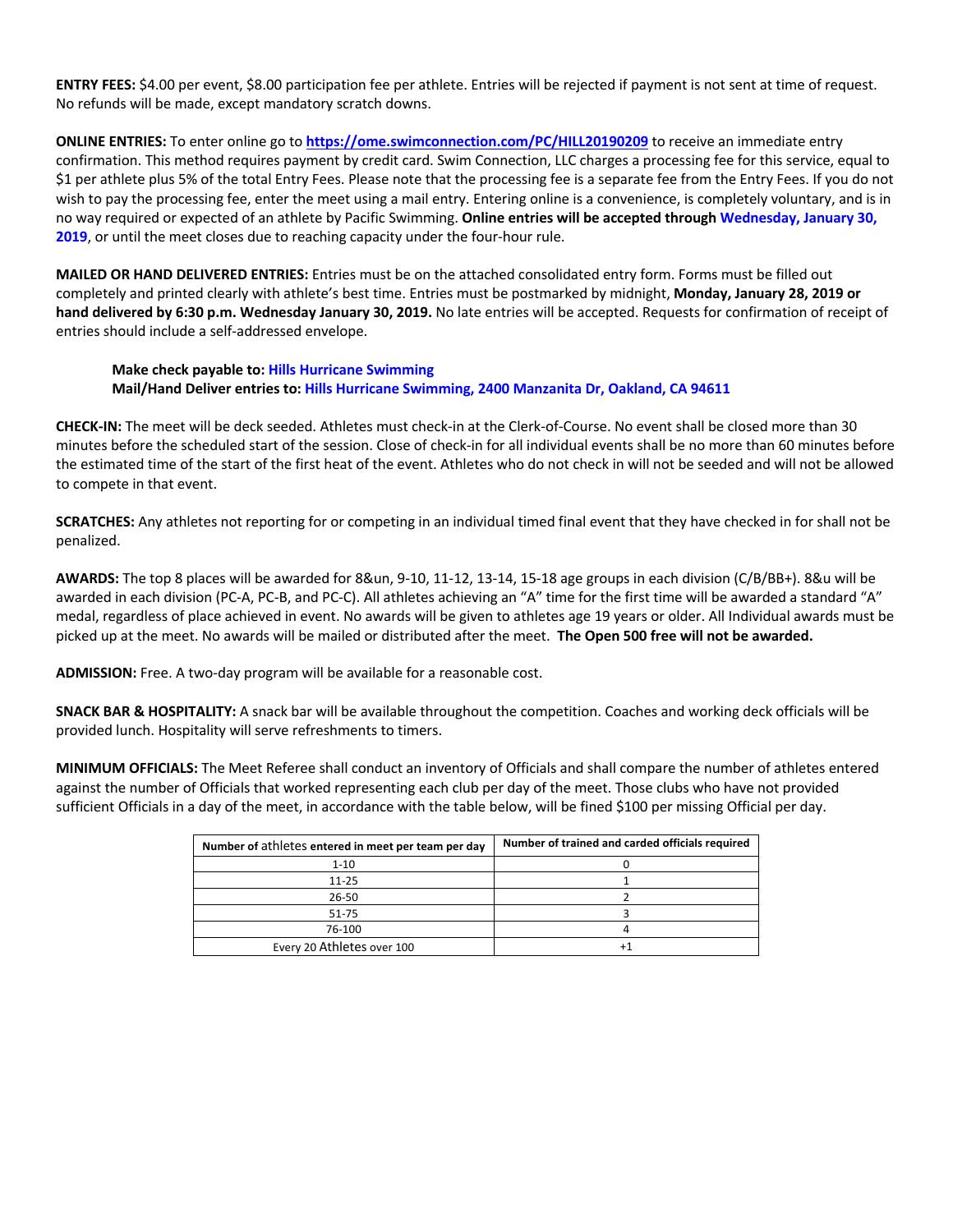#### **EVENT SUMMARY**

| <b>SATURDAY</b>   |           |           |            | <b>SUNDAY</b> |               |            |                |
|-------------------|-----------|-----------|------------|---------------|---------------|------------|----------------|
| <b>8 &amp; UN</b> | $9 - 10$  | $11 - 12$ | $13 - 18$  | 8 & UN        | $9 - 10$      | $11 - 12$  | $13 - 18$      |
| 100 IM            | 200 IM    | 400 IM    | 400 IM     | <b>50 Fly</b> | <b>50 Fly</b> | 50 Fly     | <b>200 Fly</b> |
| 50 Free           | 100 Free  | 100 Free  | 200 Free   | 100 Free      | 200 Free      | 200 Free   | 100 Free       |
| 50 Breast         | 50 Breast | 50 Breast | 100 Breast | 50 Back       | 50 Back       | 100 Back   | 100 Back       |
| 25 Free           | 50 Free   | 50 Free   | 50 Free    | 25 Breast     | 100 Breast    | 200 Breast | 200 Breast     |
| 500 Free*         | 500 Free* | 500 Free* | 500 Free*  | 500 Free*     | 500 Free*     | 500 Free*  | 500 Free*      |

**\* Athletes entering in the 500 free must meet the 10-and-under USA-S "B" time standard (Girls: 8:26.09, Boys: 8:16.69).**

| Saturday, February 9 |                 |        |  |  |  |  |  |  |
|----------------------|-----------------|--------|--|--|--|--|--|--|
| Event#               | Event           | Event# |  |  |  |  |  |  |
| 1                    | 13+400 I.M.     | 2      |  |  |  |  |  |  |
| 3                    | 11-12 400 I.M.  | 4      |  |  |  |  |  |  |
| 5                    | 9-10 200 I.M.   | 6      |  |  |  |  |  |  |
| 7                    | 8-UN 100 I.M.   | 8      |  |  |  |  |  |  |
| 9                    | 13+200 Free     | 10     |  |  |  |  |  |  |
| 11                   | 11-12 100 Free  | 12     |  |  |  |  |  |  |
| 13                   | 9-10 100 Free   | 14     |  |  |  |  |  |  |
| 15                   | 8-UN 50 Free    | 16     |  |  |  |  |  |  |
| 17                   | 13+ 100 Breast  | 18     |  |  |  |  |  |  |
| 19                   | 11-12 50 Breast | 20     |  |  |  |  |  |  |
| 21                   | 9-10 50 Breast  | 22     |  |  |  |  |  |  |
| 23                   | 8-UN 50 Breast  | 24     |  |  |  |  |  |  |
| 25                   | 13+50 Free      | 26     |  |  |  |  |  |  |
| 27                   | 11-12 50 Free   | 28     |  |  |  |  |  |  |
| 29                   | 9-10 50 Free    | 30     |  |  |  |  |  |  |
| 31                   | 8-UN 25 Free    | 32     |  |  |  |  |  |  |
| 33                   | *OPEN 500 Free  |        |  |  |  |  |  |  |
|                      |                 |        |  |  |  |  |  |  |

# **EVENTS**

| Saturday, February 9 |                 |              | Sunday, February 10 |                  |        |  |  |
|----------------------|-----------------|--------------|---------------------|------------------|--------|--|--|
| Event#               | Event#<br>Event |              | Event#              | Event            | Event# |  |  |
| 1                    | 13+400 I.M.     | $\mathbf{2}$ | 35                  | 13+200 Fly       | 36     |  |  |
| 3                    | 11-12 400 I.M.  | 4            | 37                  | 11-12 50 Fly     | 38     |  |  |
| 5                    | 9-10 200 I.M.   | 6            | 39                  | 9-10 50 Fly      | 40     |  |  |
| $\overline{ }$       | 8-UN 100 I.M.   | 8            | 8-UN 50 Fly<br>41   |                  | 42     |  |  |
| 9                    | 13+200 Free     | 10           | 43                  | 13+100 Free      | 44     |  |  |
| 11                   | 11-12 100 Free  | 12           | 45                  | 11-12 200 Free   | 46     |  |  |
| 13                   | 9-10 100 Free   | 14           | 47                  | 9-10 200 Free    | 48     |  |  |
| 15                   | 8-UN 50 Free    | 16           | 49                  | 8-UN 100 Free    | 50     |  |  |
| 17                   | 13+100 Breast   | 18           | 51                  | 13+100 Back      | 52     |  |  |
| 19                   | 11-12 50 Breast | 20           | 53                  | 11-12 100 Back   | 54     |  |  |
| 21                   | 9-10 50 Breast  | 22           | 55                  | 9-10 50 Back     | 56     |  |  |
| 23                   | 8-UN 50 Breast  | 24           | 57                  | 8-UN 50 Back     | 58     |  |  |
| 25                   | 13+50 Free      | 26           | 59                  | 13+200 Breast    | 60     |  |  |
| 27                   | 11-12 50 Free   | 28           | 61                  | 11-12 200 Breast | 62     |  |  |
| 29                   | 9-10 50 Free    | 30           | 63                  | 9-10 100 Breast  | 64     |  |  |
| 31                   | 8-UN 25 Free    | 32           | 65                  | 8-UN 25 Breast   | 66     |  |  |
| 33                   | *OPEN 500 Free  |              |                     | *OPEN 500 Free   | 68     |  |  |

**\* Athletes entering in the 500 free must meet the 10-and-under USA-S "B" time standard (Girls: 8:26.09, Boys: 8:16.69).**

**Girls 500 Freestyle will be swum on Saturday. Boys 500 Freestyle will be swum on Sunday. All 500 Freestyle athletes must provide their own timers and lap counters. The 500 Freestyle is not awarded.**

**Use the following URL to find the time standards: http://www.pacswim.org/swim-meet-times/standards**